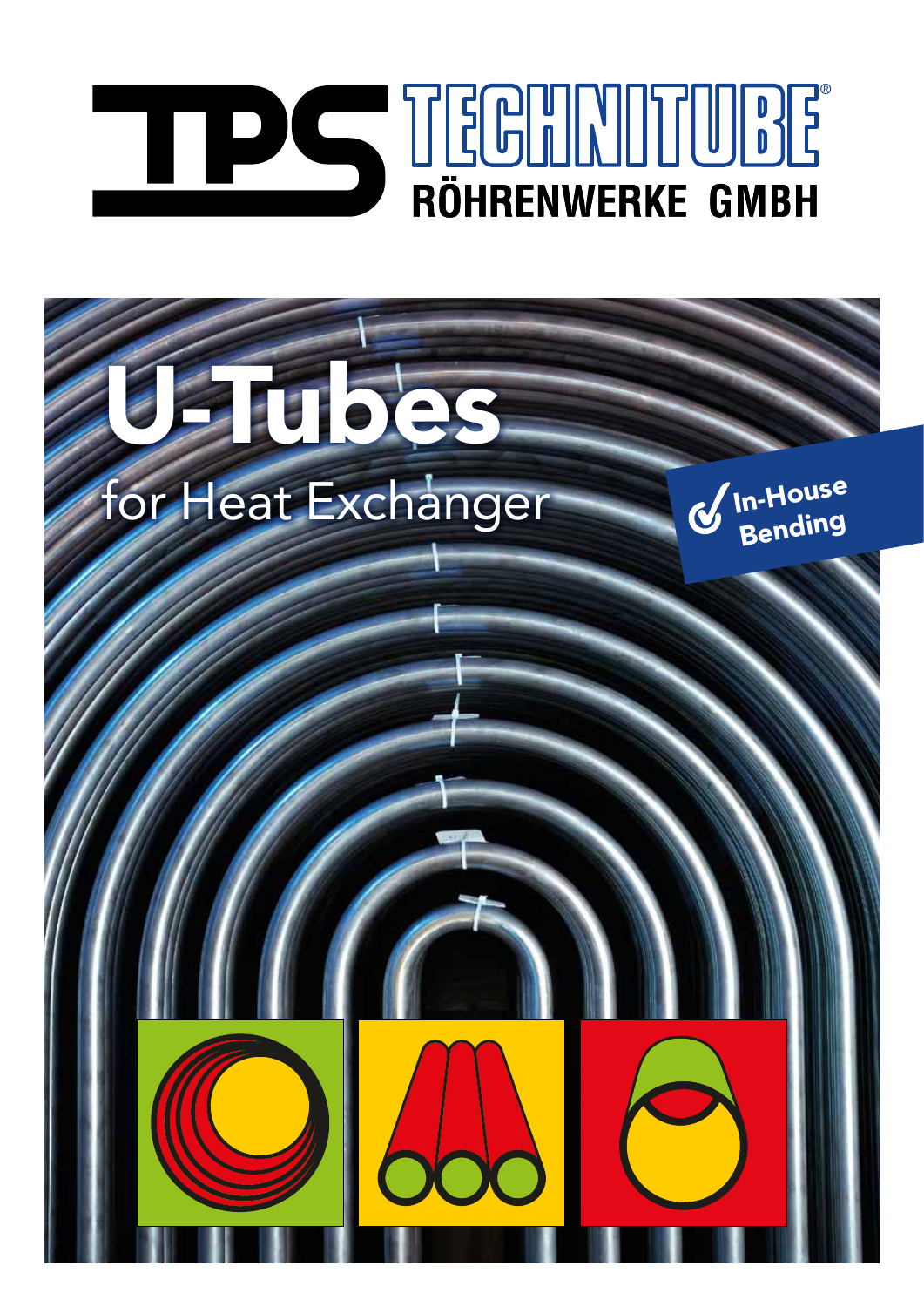**TPS** Technitube Röhrenwerke GmbH has always been a future-oriented and privately owned organisation, investing heavily in state-of-the-art machinery and equipment to achieve a leading position in its market.

In addition to the production of seamless stainless steel, nickel alloy and titanium alloy tubing  $\text{TS}$  manufactures U-tubes for the use in heat exchangers, condensers, pre-heaters and other applications.

These U-tubes are manufactured in accordance with the requirements of DIN 28179, TEMA RCB-2.31, ASTM A/ ASME SA 688, ASTM B/ASME SB 163 or according to customer requirements.

The **manufacture of U-tubes** takes place in a separate facility, adjacent to the tube mill, on  $\mathbb{TS}$  premises. **TPS** uses bending equipment which is used exclusively for stainless steel - nickel alloys and titanium alloys. Therefore, the risk of contact corrosion will be avoided.



For further technical details, please refer to our catalogue "Seamless Tubes".

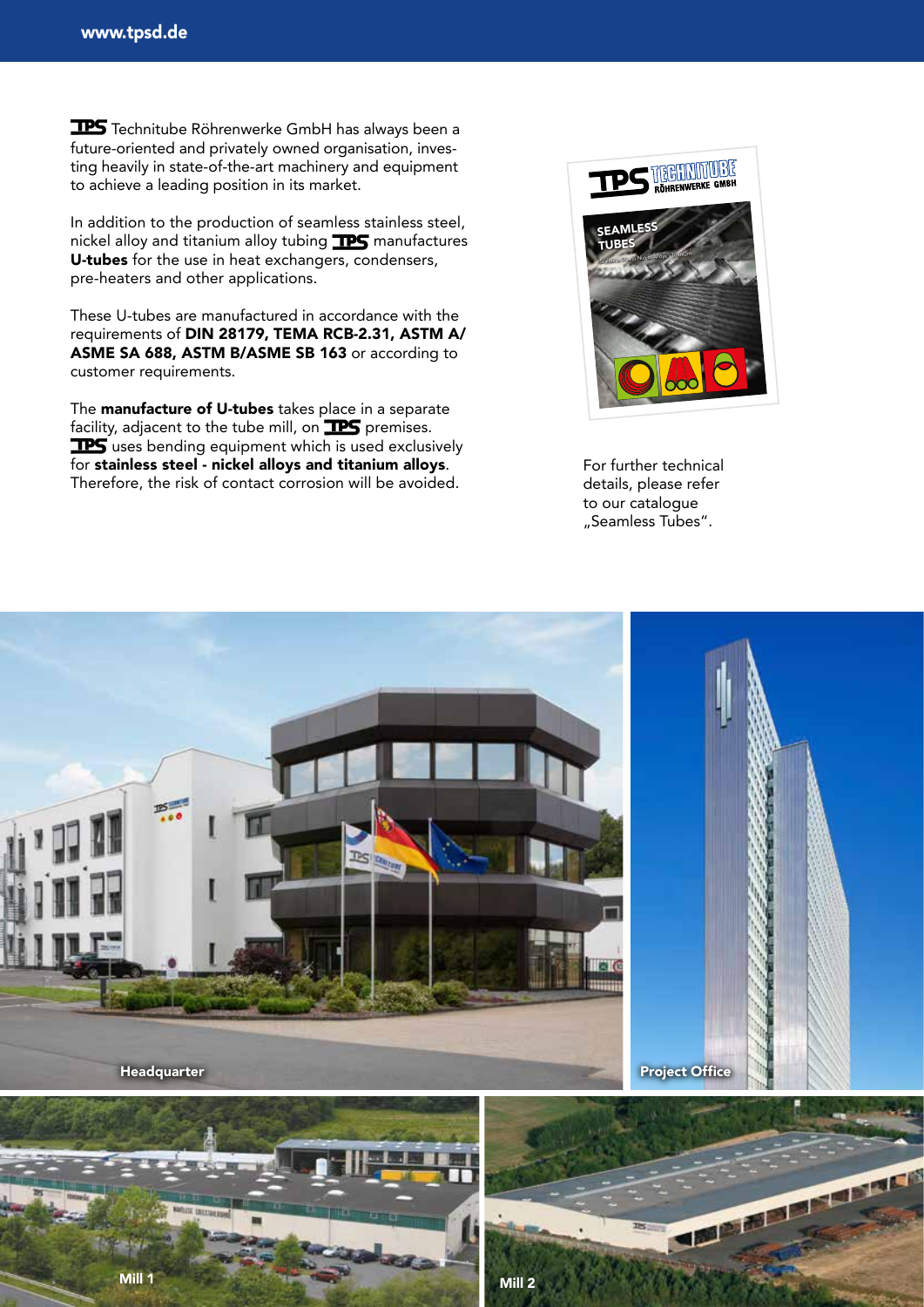# Your advantages, if you purchase U-tubes from TPS

### **1** You save money and time

- You only have one contact person
- You avoid transport damages to the long initial tubes on the way to the bending company
- You do not have to pay extra costs for the carriage to the bending company
- You benefit from time saving due to the parallel production of the initial tubes and the U-tubes
- You may request spare tubes, which we stock for you
- You save space and time for assembling the heat exchangers as the U-tubes can be removed radius-wise from the wooden combs

# 2 Surface quality

- You receive tubes which are free from oil and grease as well as free from debris
- You receive a metallic bright surface without discolouration on the inner and outer tube

### <sup>3</sup> Heat treatment of bending area

- You can choose between solution or stress relief annealing depending on the material standard
- On demand, we also include the annealing charts

# **4** Packing

- The U-tubes are secured to the transport-rack using wooden combs in order to avoid damage
- Your incoming material inspection is faster and more efficiently due to the accurate packing sorted by radius

# **6** Quality

- You receive a detailed test certificate with all the important measures of the bend along with the inspection certificate 3.1
- You are given a warranty of up to 3 years\*

\* In line with our general terms and conditions of sale we guarantee defect free materials and good workmanship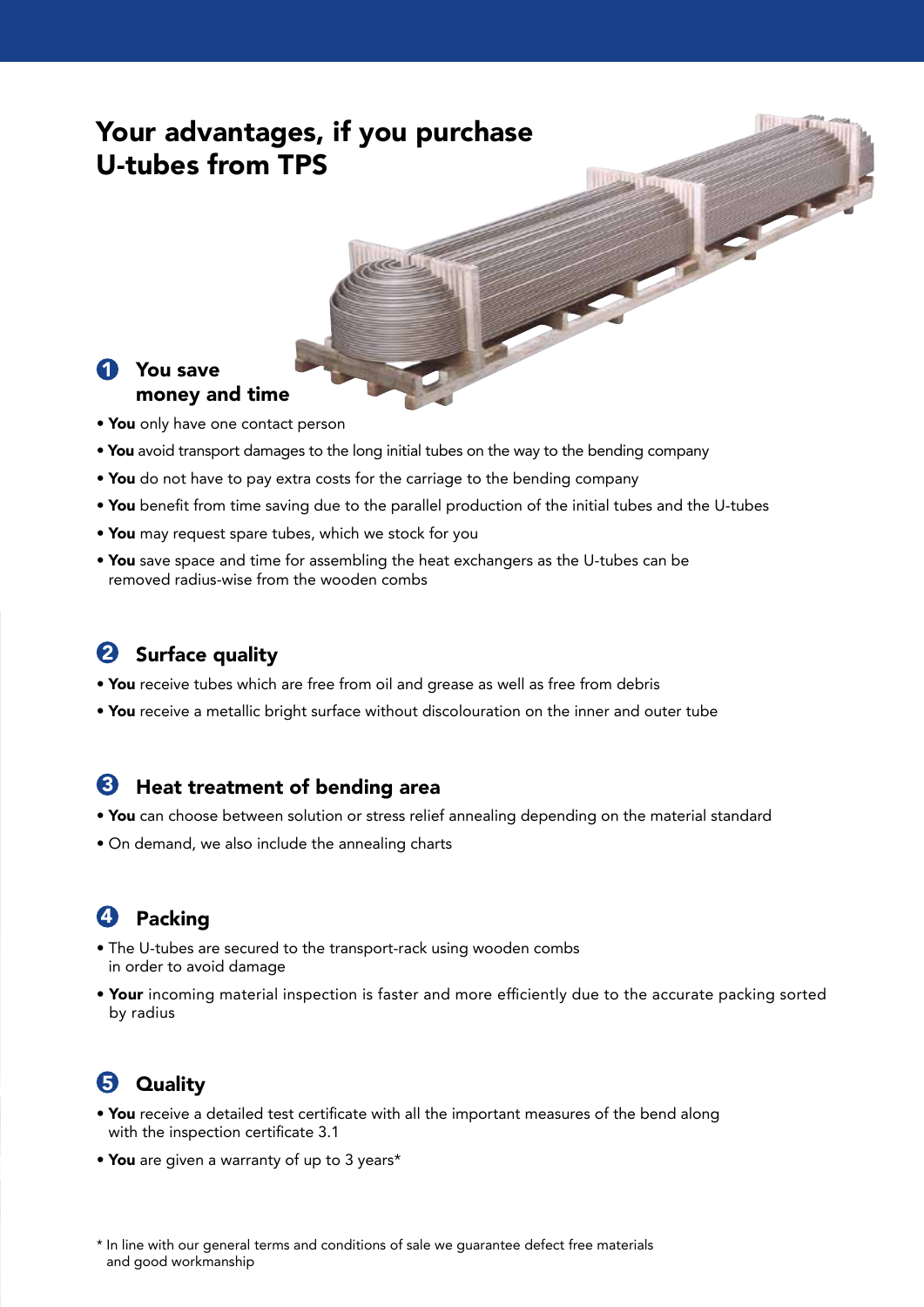

### Heat treatment procedure of bending area

### General

According to the German regulation AD-Merkblatt HP7/3, U-Tubes with a radius  $> 1.3$  D are usually not subject to heat treatment after bending.

Should a heat treatment be required, it has to be agreed before order placement.

### Cleaning of tube surface

Before the heat treatment of the tube, its surface in the zone that will be annealed is going to be cleaned in order to remove any residue.

### Procedure

The bend and maximum 300 mm of the leg will be heated to material-specific temperature through an electric resistance heat treatment.

The measurement of the temperature is going to be accomplished by an automatic infrared camera. The tube interior is going to be rinsed with protective gas to avoid oxidation.

A light oxide layer is permitted according to ASTM A 688.

The discolouration on the outer tube surface will be mechanically removed on request.

### Method

### Solution annealing:

Heating to a temperature according to material specification, followed by rapid quenching.

### Stress relieving:

Rapid heating according to the material specification followed by slow cooling in still air.



### Inspection, documentation & packing

### Dimensional inspection

The bending radius, the run-out respectively the flattening in the bending area, the wall thinning in the tension zone as well as the overall length are going to be documented once at each machine setting.

Furthermore a test bend of the smallest radius is ging to be cut in 4 segments and the minimum wall is going to be documented in the tension zone. On all other radii the measurement of the wall thickness in the tension zone will be performed by an ultrasonic wall thickness measuring device.

### Tightness test (optional)

Upon agreement, it is possible to perform a tightness test with demineralized water (deionate) on the U-tubes with a maximum pressure of 450 bar.

The pressure will be held at least 5 seconds.

### Dye penetrant test (optional)

Dye penetrant testing of the bending area can be agreed indicating the corresponding radii.

### **Cleanliness**

The cleanliness of the inside and outside surface is inspected on each U-tube.

### Test of free passage

Upon agreement, it is possible to prove the free passage by a ball passage test according to DIN 28179.

### Marking

In addition to the marking of the tube, a label that includes the information about the radius and the amount of the tubes is going to be attached at the first layer of each radius.

### Packing

The standard packing consists of transport racks with combs and foil protection (in case of transport by truck without reloading). Other packing has to be arranged during the order placement. The removal by radius is assured. If requested, the tube ends may be protected with plastic plugs.

### Documentation

Documentation according to EN 10204

- Inspection certificate 3.1. or
- Inspection certificate 3.2 (by third party inspection)
- Test certificate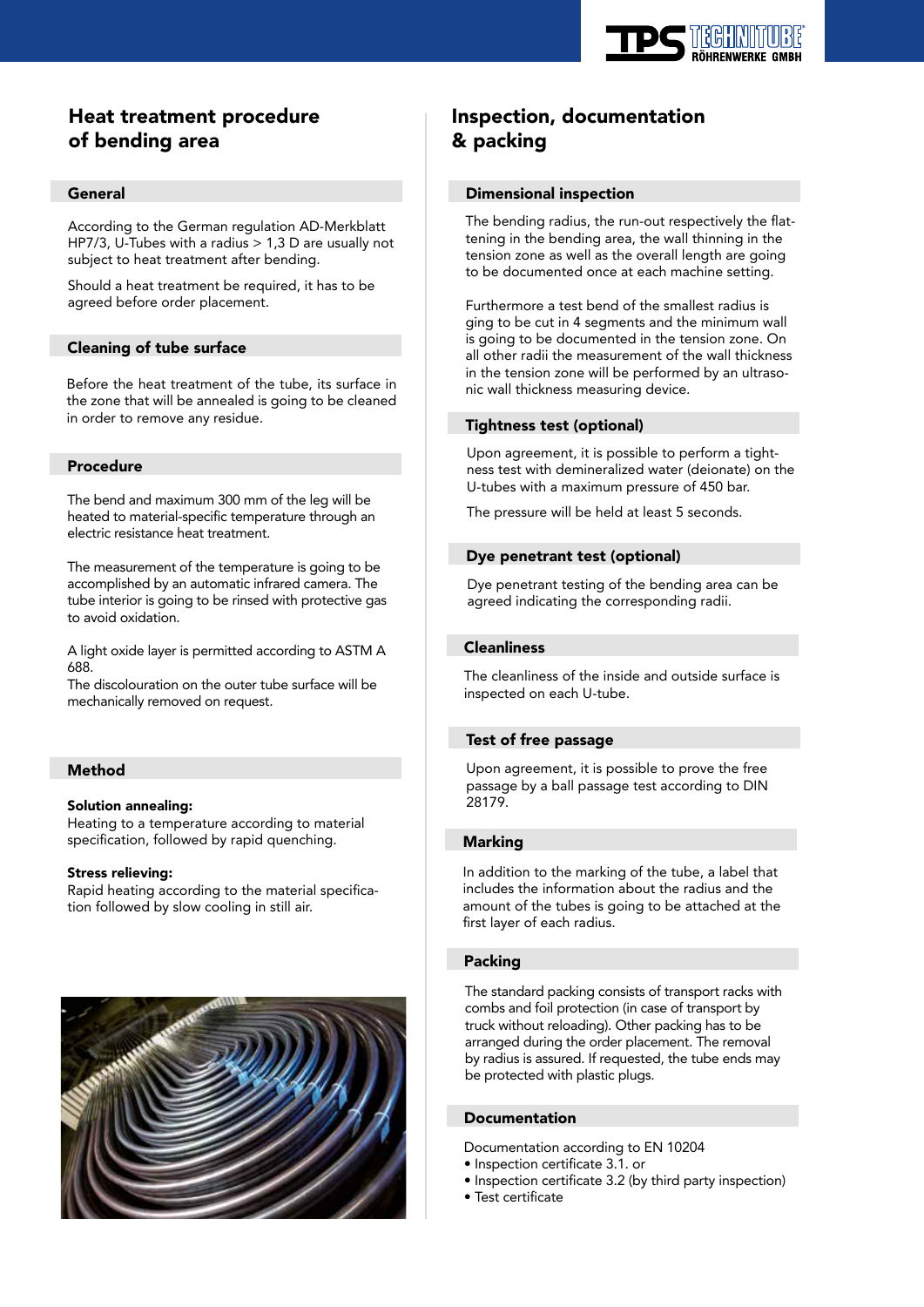

# U-tubes

The bending of the straight tubes is carried out according to the applicable specifications DIN28179, TEMA RCB-2.31, ASTM A/ASME SA 688, ASTM B/ASME SB 163 and/or acc. customer´s specification. Usually seamless tubes of austenitic, ferritic, martensitic and Duplex steels as well as nickel alloy tubes with radii from 1,5D can be bent. For radii <1,5D tolerances (deviating from the tolerance standard) for ovality/flattening and minimum wall in the bending area have to be agreed. Bending of titanium tubes is possible from radius 2D up.





Meaning of measurements and symbols:

A leg length difference

| Ε                   | $(2R + D)$ : 2x radius plus outside diameter            | $R_{\text{min}}$            |
|---------------------|---------------------------------------------------------|-----------------------------|
| D                   | nominal outside diameter                                |                             |
| $\mathsf{D}_{\max}$ | max. outside diamater                                   | $\mathsf{T}_{\mathsf{min}}$ |
| $\mathsf{D}_{\min}$ | min. outside diamater                                   | <b>SW</b>                   |
| LD                  | leg length distance measured from points of<br>tangency | <b>DP</b>                   |
| LL                  | leg length                                              |                             |
|                     | total length                                            |                             |

# **Tolerances**

### Radii tolerance

| R 1,5xD - R 200   | $+/- 1.0$ mm |
|-------------------|--------------|
| $R > 200 - R$ 400 | $+/- 1.5$ mm |
| R > 400           | $+/- 2,0$ mm |

### Wall thinning of bending area

acc. DIN 28179 T<sub>min</sub> ≥ SW<sub>2</sub> ( $\frac{(2 \text{ R} + \text{D})}{(\text{R} + \text{D})}$  mm

According to TEMA R-2.3 1 for radii from 1,5D: max. 17% wall thinning based on the minimum

max. The wall dimining based on the minimum<br>wallthickness of the straight tube.

### Tolerance on straight leg length

| straight leg $\leq 6.000$ mm                         | $-0/+3$ mm |
|------------------------------------------------------|------------|
| straight leg $> 6.000$ mm- $\leq$ 9.000 mm - 0/+4 mm |            |
| straight $leg > 9.000$ mm                            | $-0/+5$ mm |

### Difference in leg length

| leg length | ≤ | $6.000$ mm | $-0/+3$ mm |
|------------|---|------------|------------|
| leg length |   | $6.000$ mm | $-0/+5$ mm |

| R                         | centerline bend radius                      |
|---------------------------|---------------------------------------------|
| $R_{\min}$                | min. radius                                 |
| т                         | nominal wall thickness                      |
| $\mathsf{T}_{_{\sf min}}$ | min. wall thickness in outside bending area |
| SW                        | smalles wall thickness of straight tube     |
| O                         | ovality                                     |
| DΡ                        | deviation from plane of bend                |
| Z                         | section                                     |
|                           |                                             |

### Tolerance on ovality

Allowable deviation from ovality in %

$$
R \le 4D \qquad O = \frac{D}{5 R} \times 100
$$

 $R > 4 D \le 5 %$ 

The deviation O of the ovality is calculated as follows:

$$
O = 200 \times \frac{D_{\text{max}} - D_{\text{min}}}{D_{\text{max}} + D_{\text{min}}}
$$

Flattening does not exceed 10% of the nominal diameter

### Tolerance on total length

| $\leq 6000$ mm | $-0/+5$ mm |
|----------------|------------|
| $>6000$ mm     | $-0/+8$ mm |

### Deviation from plane of bend DP

| $R \leq 300$ mm | ≤ 1,5 mm    |
|-----------------|-------------|
| $R > 300$ mm    | $\leq$ 2 mm |